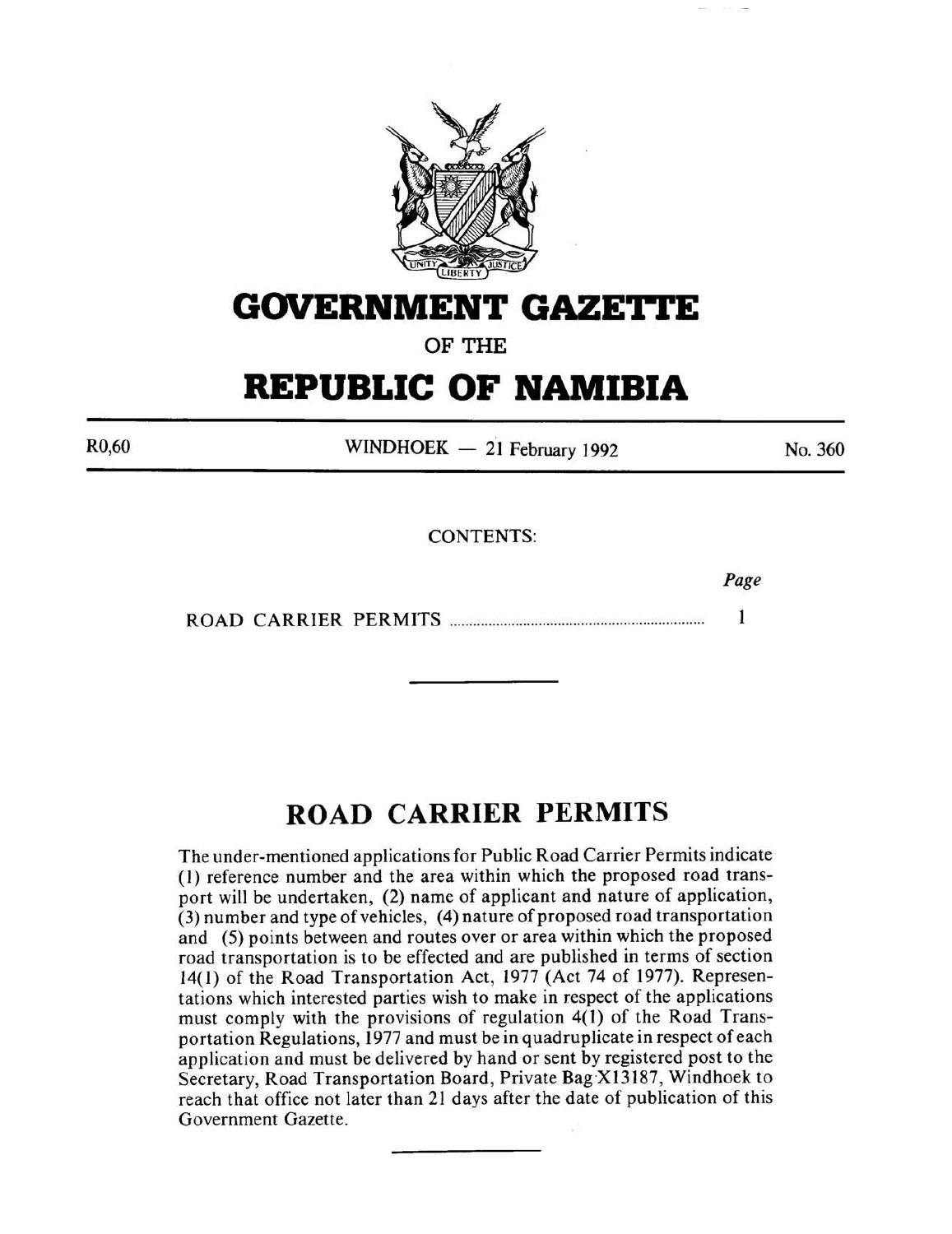No. 360

-

-

(1) 03/12/91 910P831

 $\begin{array}{lll} (2) & \textbf{KAMATI} & \textbf{A} \\ (3) & \textbf{Motor car} \\ (4) & \textbf{Motor car} \end{array}$  to be acquired 6 Persons

 $(3)$  Motor car to be acquired

 $(4)$  (a) Taxi passengers and their personal luggage.

(5) (a) (i) Within Windhoek municipal area.

(1) 03/12/91 910P832

(2) **KAMATI A., WINDHOEK** - New application.<br>(3) Motor car to be acquired 6 Persons

(3) Motor car to be acquired 6 Persons

(4) (a) Taxi passengers and their personal luggage.

 $(5)$   $(a)$   $(i)$  Within Windhoek municipal area.

- (1) 03/12/91 910P833
- (2) HENGUVA T., WINDHOEK New application.<br>(3) Motor car to be acquired 6 Persons

 $(3)$  Motor car to be acquired

(4) (a) Taxi passengers and their personal luggage.

(5) (a) (i) Within Windhoek municipal area.

(1) 03/12/91 910P834

(2) SABATHA C., WINDHOEK - New application.<br>
(3) N 4265 W Motor car 5 Persons

(3) N 4265 W Motor car

- (4) (a) Taxi passengers and their personal luggage.
- $(5)$   $(a)$  (i) Within Windhoek municipal area.

(1) 03/12/91 910P835

(2) TJIRIANGE O., WINDHOEK - New application.<br>(3) Motor car to be acquired 6 Persons

 $(3)$  Motor car to be acquired

 $(4)$  (a) Taxi passengers and their personal luggage.

 $(5)$   $(a)$  (i) Within Windhoek municipal area.

(1) 03112/91 910P836

(2) GOWASES M., WINDHOEK  $-$  New application.<br>(3) Motor car to be acquired 6 Persons

 $(3)$  Motor car to be acquired

(4) (a) Taxi passengers and their personal luggage.

(5) (a) (i) Within Windhoek municipal area.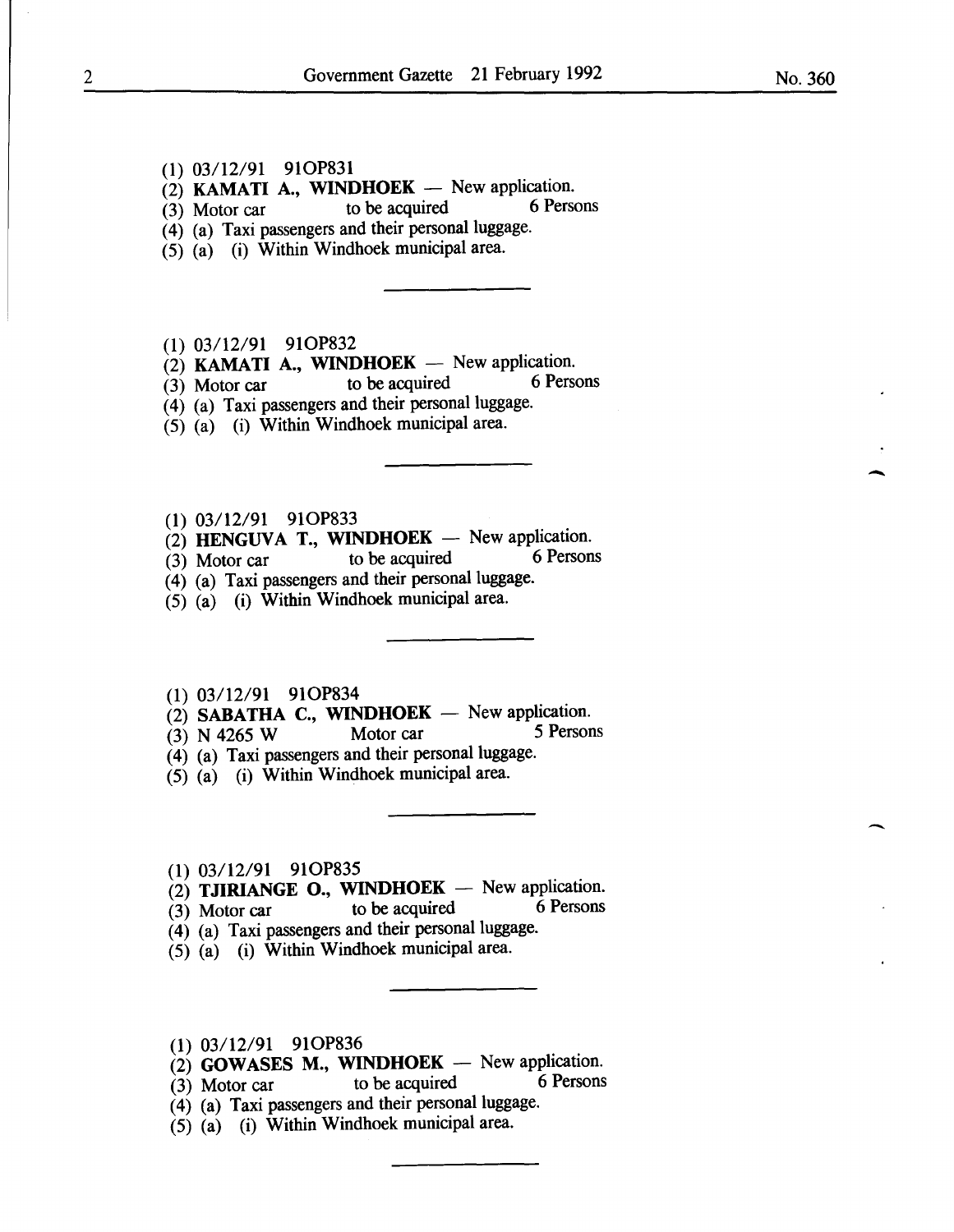| $(1)$ 04/12/91 91OP837 |                |                                                   |
|------------------------|----------------|---------------------------------------------------|
|                        |                | (2) WADEVILLE CARRIERS (PTY) LTD., JOHANNESBURG - |
| New application.       |                |                                                   |
| $(3)$ BGS 540 T        | Trailer        | 11980 kg                                          |
| <b>BZV 860 T</b>       | Trailer        | 10887 kg                                          |
| <b>CGC 882 T</b>       | Trailer        | 26930 kg                                          |
| <b>CGC 899 T</b>       | Trailer        | 26880 kg                                          |
| <b>DGH 846 T</b>       | Trailer        | 26700 kg                                          |
| <b>DHP 457 T</b>       | Trailer        | 22580 kg                                          |
| <b>DVS 408 T</b>       | S/trailer      | 25720 kg                                          |
| <b>DWG 392 T</b>       | <b>Trailer</b> | 37800 kg                                          |
| <b>FKR 318 T</b>       | Trailer        | 27110 kg                                          |
| <b>FZY 798 T</b>       | Trailer        | 33080 kg                                          |
| <b>FZY 800 T</b>       | Trailer        | 33260 kg                                          |
| <b>GXC 209 T</b>       | S/trailer      | 43060 kg                                          |
| <b>HLF 196 T</b>       | Trailer        | 20640 kg                                          |
| <b>JBC 494 T</b>       | Trailer        | 26250 kg                                          |
| <b>JBC 504 T</b>       | S/trailer      | 32290 kg                                          |
| <b>JFH 819 T</b>       | Trailer        | 26480 kg                                          |
| <b>JFH 835 T</b>       | Trailer        | 26477 kg                                          |
| <b>JTP 828 T</b>       | Trailer        | 37470 kg                                          |
| JTT 931 T              | Trailer        | 36020 kg                                          |
| <b>JTX 302 T</b>       | Trailer        | 23120 kg                                          |
| <b>JWY 239 T</b>       | Trailer        | 37380 kg                                          |
| <b>KJC 945 T</b>       | Trailer        | 36020 kg                                          |
| <b>LXD 461 T</b>       | Trailer        | 22798 kg                                          |
| <b>LXD 465 T</b>       | Trailer        | 8890 kg                                           |
| <b>LXD 471 T</b>       | <b>Trailer</b> | 12156 kg                                          |
| <b>LXD 475 T</b>       | Trailer        | 22630 kg                                          |
| <b>LXD 481 T</b>       | <b>Trailer</b> | 22802 kg                                          |
| <b>LXD 484 T</b>       | Trailer        | 16990 kg                                          |
| <b>LXD 498 T</b>       | Trailer        | 8050 kg                                           |
| <b>LXD 501 T</b>       | S/trailer      | 16830 kg                                          |
| <b>LXD 510 T</b>       | <b>Trailer</b> | 22050 kg                                          |
| <b>LXD 520 T</b>       | Lorry          | 5358 kg                                           |
| <b>MNJ 368 T</b>       | S/trailer      | 30140 kg                                          |
| <b>MWF 268 T</b>       | Trailer        | 36160 kg                                          |
| <b>MWT 981 T</b>       | Trailer        | 30010 kg                                          |
| <b>NBX 288 T</b>       | <b>Trailer</b> | 29900 kg                                          |
| <b>ND 93833</b>        | <b>Trailer</b> | 14040 kg                                          |
| <b>PCH 189 T</b>       | Trailer        | 37330 kg                                          |
| S/trailer              | to be acquired | 35000 kg                                          |
|                        |                |                                                   |

( 4) (a) Goods all classes.

(5) (a) (i) From a place on the border of Namibia with a neighbouring country to places situated within Namibia.

> (ii) From places situated within Namibia to places situated on the border of Namibia with neighbouring countries.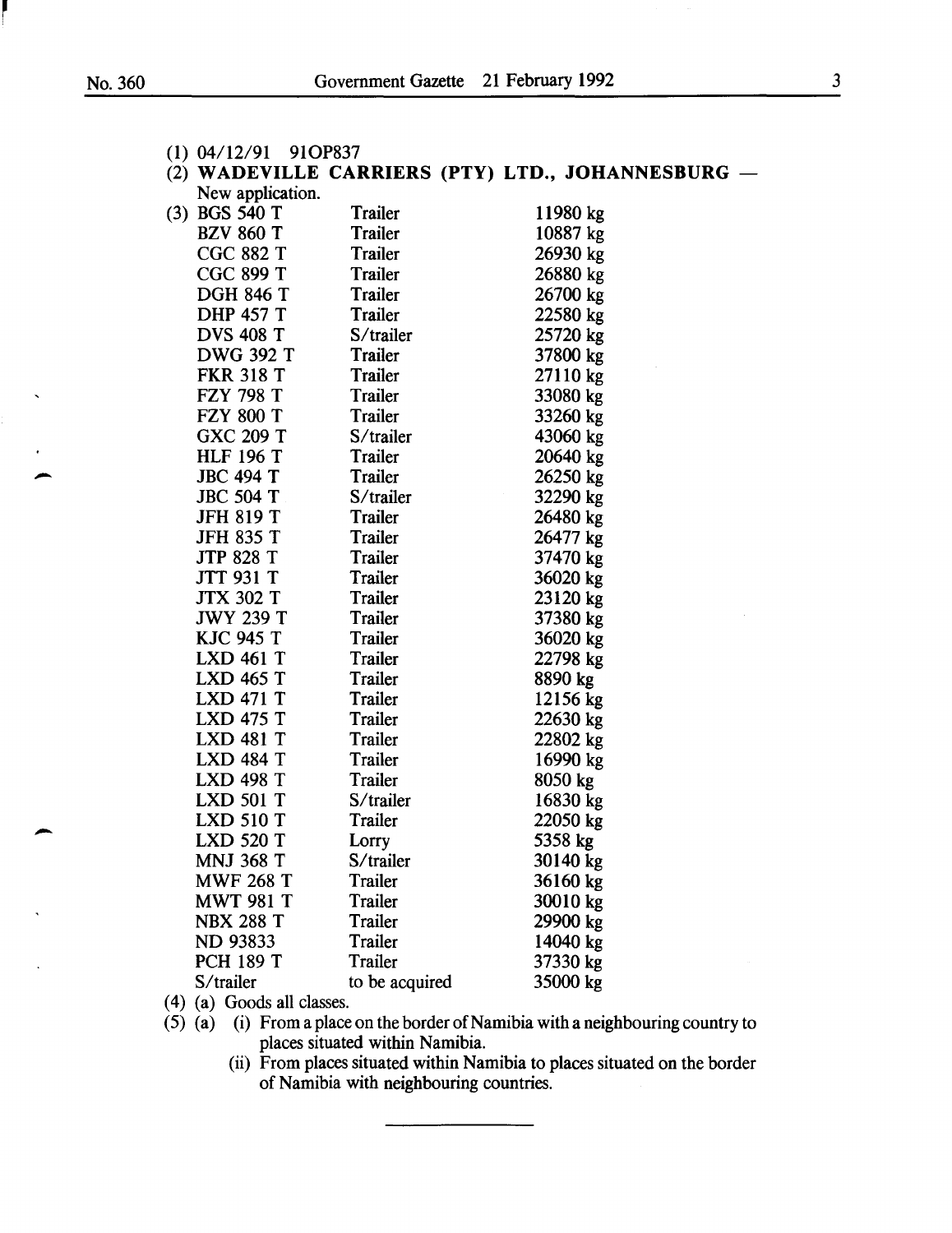$\frac{1}{\sqrt{2}}$ 

-

- (1) 04/12/91 910P838
- (2) SOUTSCHKA T.H., WINDHOEK New application.<br>(3) N 62771 W L.D.V. 5 Persons
- $(3)$  N 62771 W.
- (4) (a) Tourists and their personal effects.
- $(5)$   $(a)$  (i) Within the borders of the Republic of Namibia.
- (1) 04112/91 910P839
- (2) **NARUSEB A., WINDHOEK** New application.<br>(3) N 37339 W Motor car 6 Persons
- $(3)$  N 37339 W
- (4) (a) Taxi passengers and their personal luggage.
- (5) (a) (i) Within Windhoek municipal area.

(1) 05/12/91 91OP842

- (2) LESETLHE M., WINDHOEK  $-$  New application.
- (3) BD 967 E Mini-bus 14 Persons
- (4) (a) Taxi passengers and their personal luggage.
- $(5)$   $(a)$  (i) From places situated within Windhoek municipal area to a place on the Namibia/Botswana border post at Buitepos via Seeis, Witvlei and Gobabis and return via the same route. T/Table: As and when required. Tariffs: As per agreement.
- (1) 06/12/91 910P843
- $(2)$  CLOVER TANK C.C., WINDHOEK  $-$  New application.
- (3) S/trailer to be acquired  $25000 \text{ kg}$ <br>S/trailer to be acquired  $25000 \text{ kg}$  $S/$ trailer to be acquired
- ( 4) (a) Own steel tanks with fibre-glass shell and accessories.
- (5) (a) (i) From a place on the Namibia/R.S.A. border at Nakop to places situated within Namibia and return.
- (1) 05/12/91 910P844
- (2) HAROBEB A., WINDHOEK  $-$  New application.
- (3) Motor car to be acquired 5 Persons
- (4) (a) Taxi passengers and their personal luggage.
- (5) (a) (i) Within Windhoek municipal area.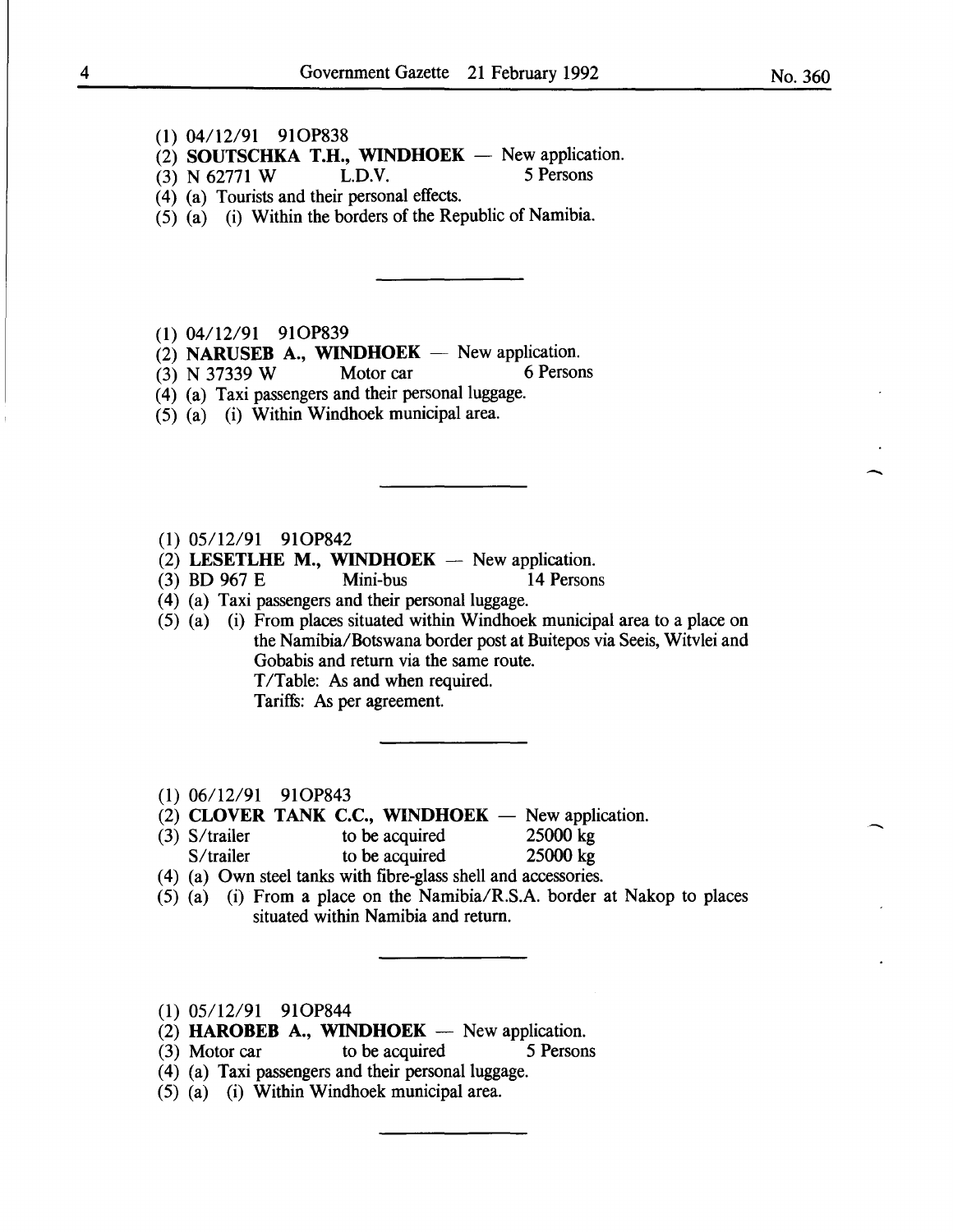- (2) **KAPUUO E., WINDHOEK** New application.<br>(3) Bus to be acquired 16 Persons to be acquired ( 4) (a) Passengers and their personal effects.  $(5)$   $(a)$   $(i)$  From Windhoek to Ovitoto via Okahandja and return via the same route. Tariffs: Windhoek/Ovitoto - R10.00 Windhoek/Okahandja — R 6-00 Okahandja/Ovitoto - R 4-00 T/Table: Depart Windhoek 15:00 Saturdays Arrive Ovitoto 17:00. Depart Ovitoto 15:00 Sundays arrive Windhoek 17:00 (1) 06/12/91 910P846 (2) CA CARRIERS CC., SOUTH AFRICA  $-$  New application. NTD 698 T S/trailer 27058 kg N 1419 SH S/trailer 32500 kg S/trailer to be acquired 40000 kg
- 

(1) 06/12/91 910P845

| $(3)$ LDP 258 T  | Trailer        | 37038 kg |
|------------------|----------------|----------|
| <b>NTD 698 T</b> | S/trailer      | 27058 kg |
| N 1419 SH        | S/trailer      | 32500 kg |
| S/trailer        | to be acquired | 40000 kg |
| S/trailer        | to be acquired | 40000 kg |
| S/trailer        | to be acquired | 40000 kg |
| S/trailer        | to be acquired | 40000 kg |
|                  |                |          |

( 4) (a) Goods all classes.

- (5) (a) (i) From a place on the Namibia/R.S.A. border at Nakop to places situated within Namibia and return.
	- (ii) From a place on the Namibia/R.S.A. border at Noordoewer to places situated within Namibia and return.
- (1) 11112/91 910P847
- (2) STEYN N., REHOBOTH  $-$  New application.<br>(3) N 17998 W L.D.V. 1500 kg
- $(3)$  N 17998 W.
- (4) (a) Own employees and their personal effects.
- (5) (a) (i) From Rehoboth to Windhoek via the main road and return via the same route.
- (1) 11/12/91 910P849
- (2) TJIYENDA S., WINDHOEK  $-$  New application.
- (3) Motor car to be acquired 6 Persons
- (4) (a) Taxi-passengers and their personal luggage.
- (5) (a) (i) Within Windhoek municipal area.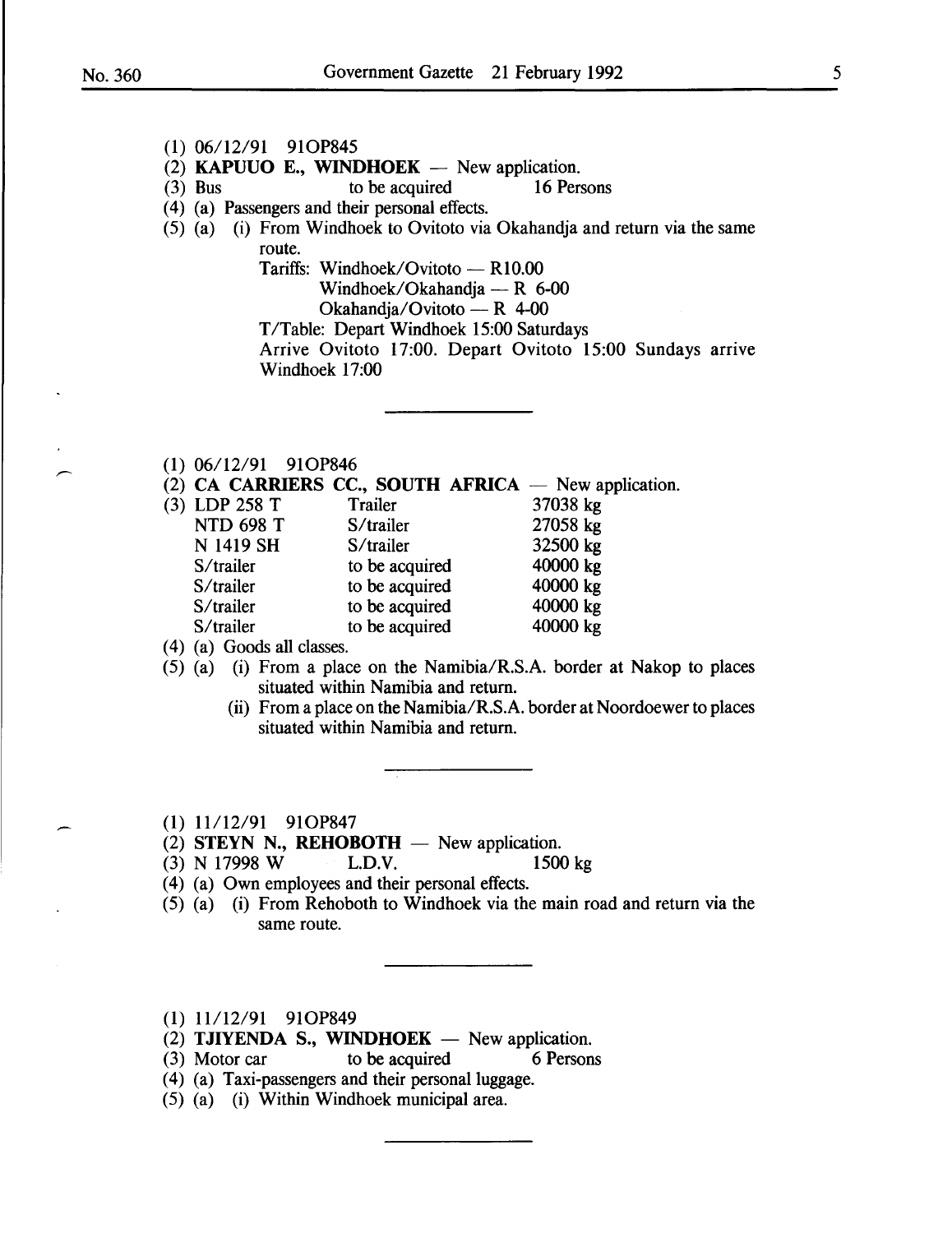$\hat{\phantom{a}}$ 

j

j

j

j

j

~j

j

j

j

j

j

j

j

- $(1)$  12/12/91 91OP850
- (2) KUSUUO J., WINDHOEK  $-$  New application.
- (3) Motor car to be acquired 6 Persons
- (4) (a) Taxi-passengers and their personal luggage.
- (5) (a) (i) Within Windhoek municipal area.
- (1) 12/12/91 91OP851
- $(2)$  GABRIEL A., WINDHOEK New application.
- (3) Motor car to be acquired 6 Persons
- (4) (a) Taxi-passengers and their personal luggage.
- (5) (a) (i) Within Windhoek municipal area.
- (1) 12/12/91 91OP852
- (2) GABRIEL A., WINDHOEK New application.<br>(3) Motor car to be acquired 6 Persons
- $(3)$  Motor car to be acquired
- ( 4) (a) Taxi-passengers and their personal luggage.
- (5) (a) (i) Within Windhoek municipal area.
- $(1)$  12/12/91 91OP853
- (2) NOLTE N.J., WINDHOEK  $-$  Transfer of OP9617 from E. Kakwenah.
- $(3)$  N 69441 W Motor car 6 Persons
- (4) (a) Taxi-passengers and their personal luggage.
- $(5)$   $(a)$   $(i)$  Within Windhoek municipal area.
- (1) 12/12/91 91C>P854
- (2) NOLTE N.J., WINDHOEK  $-$  Replacement of N 69441 W five seater motor car.<br>(3) N 51645 W
- Motor car 5 Persons
- (4) (a) Taxi-passengers and their personal luggage.
- (5) (a) (i) Within Windhoek municipal area.
- $(1)$  12/12/91 91OP855
- $(2)$  KAKWENAH E., WINDHOEK New application.
- (3) Motor car to be acquired  $9$  Persons
- (4) (a) Taxi-passengers and their personal luggage.
- (5) (a) (i) Within Windhoek municipal area.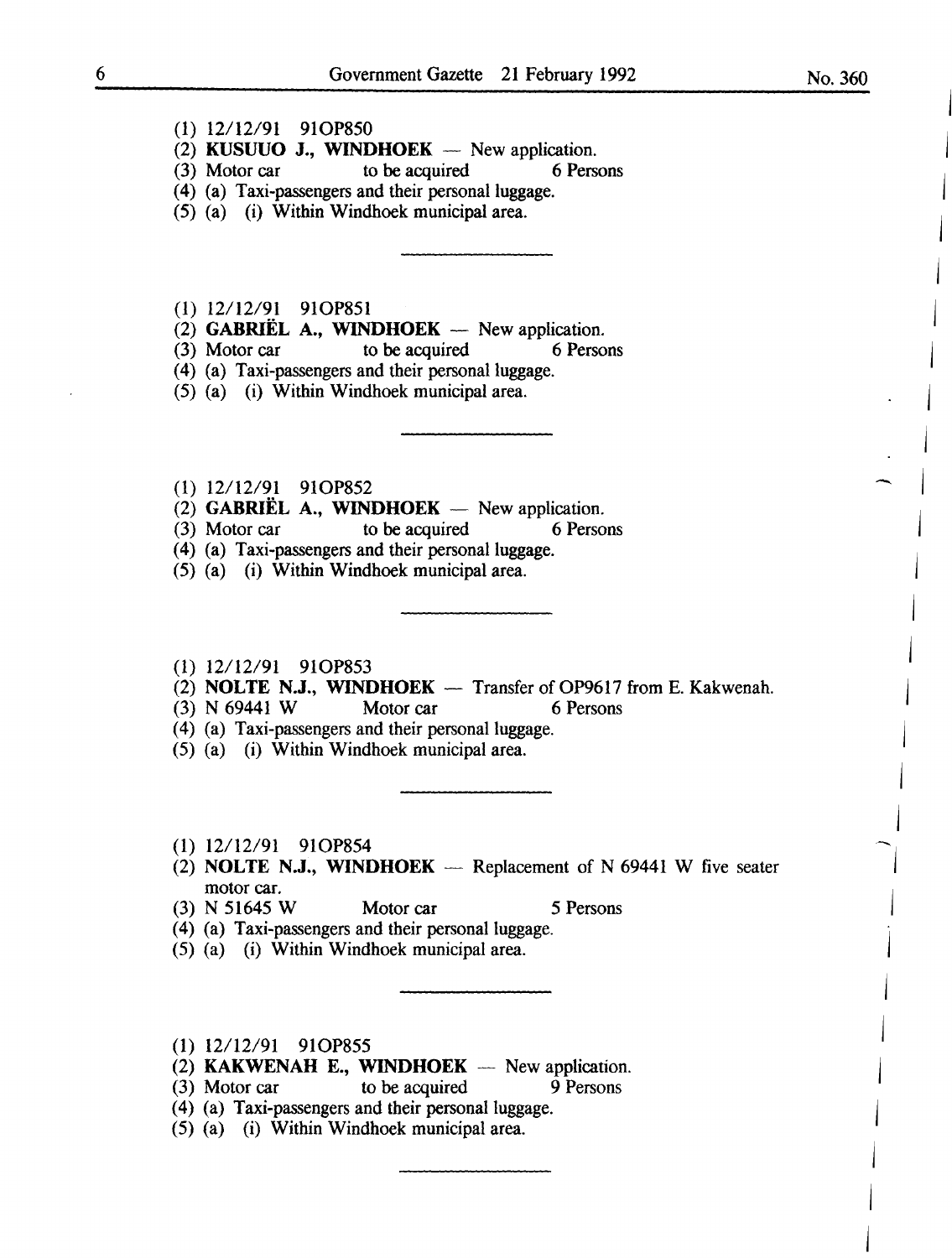-<br>-<br>-

-

(1) 12/12/91 910P856

(2) **KAKWENAH E., WINDHOEK**  $-$  New application.<br>(3) Motor car to be acquired 9 Persons

- $(3)$  Motor car
- (4) (a) Taxi-passengers and their personal luggage.
- (5) (a) (i) Within Windhoek municipal area.
- (1) 12/12/91 910P857
- (2) **NDJAVERA A., WINDHOEK** New application.<br>(3) N 6341 W Motor car 5 Persons
- (3) N 6341 W Motor car 5 Persons<br>Motor car to be acquired 6 Persons
- Motor car to be acquired

(4) (a) Taxi-passengers and their personal luggage.

- (5) (a) (i) Within Windhoek municipal area.
- (1) 13/12/91 910P859
- (2) **KATJAIMO M., WINDHOEK**  $-$  New application.<br>(3) Motor car to be acquired 6 Persons
- $(3)$  Motor car
- (4) (a) Taxi-passengers and their personal luggage.
- (5) (a) (i) Within Windhoek municipal area.
- **(1)** 17/12/91 910P865
- $(2)$  **JOSOB C.B., WINDHOEK** New application.
- (3) Motor car to be acquired 6 Persons
- (4) (a) Taxi-passengers and their personal luggage.
- (5) (a) (i) Within Windhoek municipal area.
- (1) 17/12/91 910P866
- (2) **BIWA Z., WINDHOEK**  $-$  New application.
- (3) Motor car to be acquired 5 Persons
- (4) (a) Taxi-passengers and their personal luggage.
- (5) (a) (i) Within Windhoek municipal area.
- **(1)** 17112/91 910P867
- (2) **KATJIUANJO K., WINDHOEK** New application.<br>(3) N 23377 W Motor car 5 Persons
- (3) N 23377 W Motor car 5 Persons
- $(4)$  (a) Taxi-passengers and their personal luggage.
- (5) (a) (i) Within Windhoek municipal area.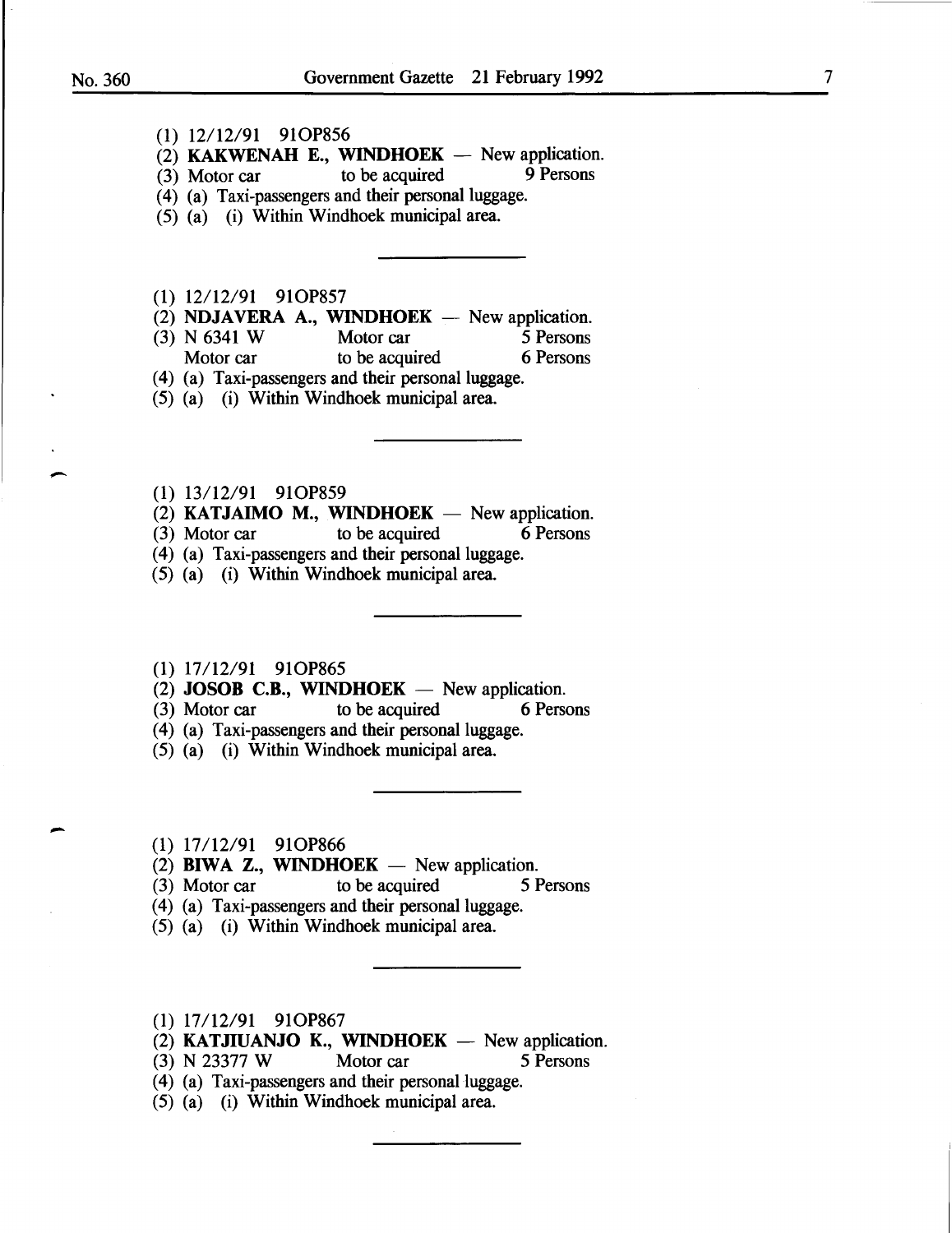- (1) 17/12/91 910P868
- (2) **KATJIUANJO K., WINDHOEK** New application.<br>(3) N 23377 W Motor car 5 Persons
- (3) N 23377 W Motor car 5 Persons
- (4) (a) Taxi-passengers and their personal luggage.
- (5) (a) (i) Within Windhoek municipal area.
- (1) 18/12/91 91OP870
- (2) **VON LUTTICHAU W., WINDHOEK** New application.<br>(3) Motor car to be acquired 6 Persons
- (3) Motor car to be acquired 6 Persons
- (4) (a) Taxi-passengers and their personal luggage.
- (5) (a) (i) Within Windhoek municipal area.
- (1)  $18/12/91$  91OP871
- $(2)$  **BOOIS T., GERMISTON** New application.
- (3) Motor car to be acquired 5 Persons
- (4) (a) Taxi-passengers and their personal luggage.
- $(5)$  (a) (i) Within an area with a radius of 10 (ten) kilometers calculated from Windhoek main post office.
- (1) 18/12/91 910P872
- $(2)$  **PIENAAR H., WINDHOEK** New application.
- (3) Motor car to be acquired 6 Persons
- ( 4) (a) Taxi-passengers and their personal luggage.
- (5) (a) (i) Within Windhoek municipal area.
- (1) 18/12/91 910P873
- $(2)$  **COETZEE C.M., WINDHOEK** New application.
- (3) Motor car to be acquired 6 Persons
- (4) (a) Taxi-passengers and their personal luggage.
- (5) (a) (i) Within Windhoek municipal area.
- (1) 18/12/91 910P875
- $(2)$  **KEMUIKO** N., **WINDHOEK** New application.
- (3) Bus to be acquired 85 Persons
- ( 4) (a) Passengers and their personal effects.
- (5) (a) (i) From Oshakati Service Station in Katutura, Windhoek to Omatjette via Okahandja, Wilhelmstal and Omaruru and return via the same route.

-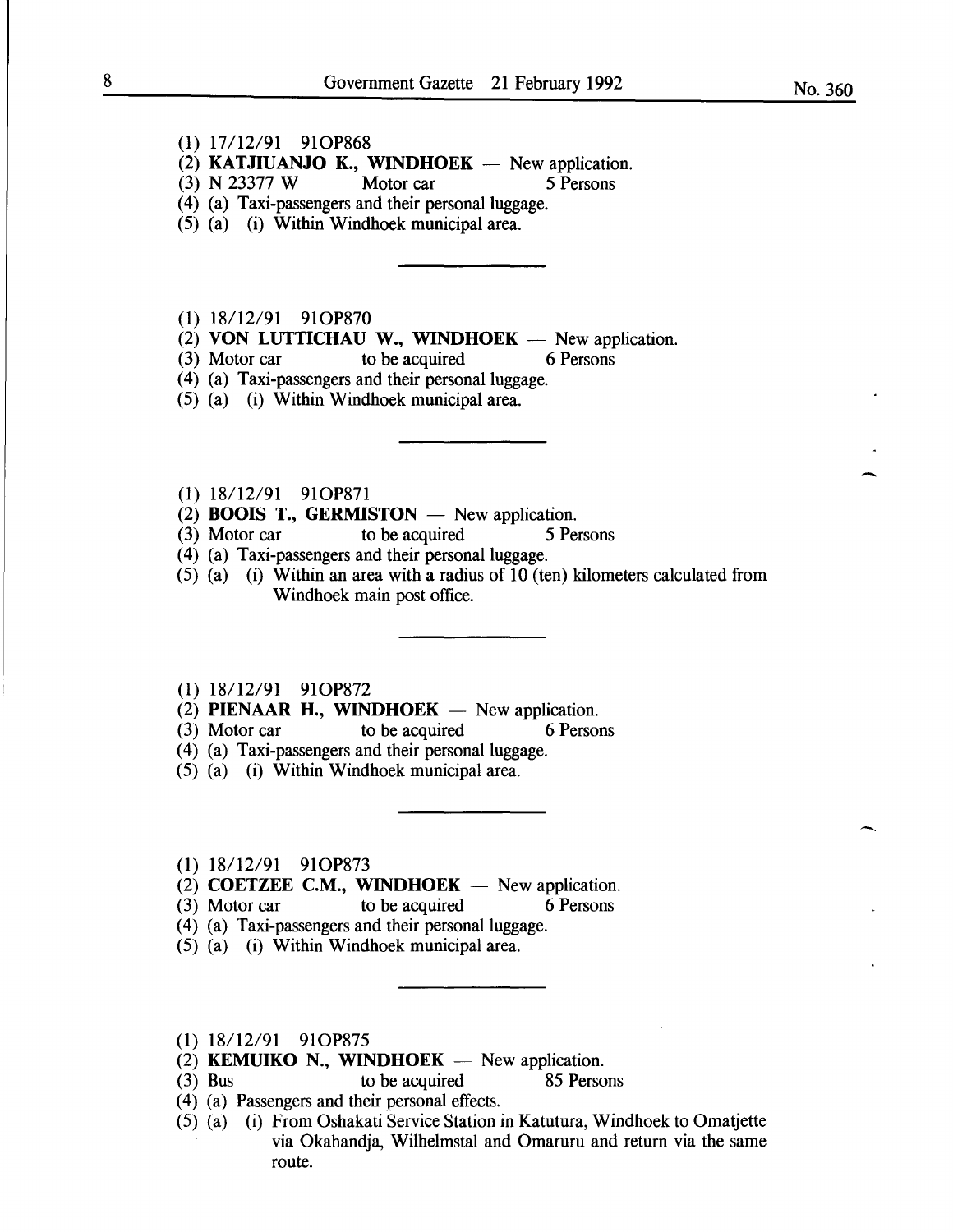T/Table: As per annexure "A" attached. Tariffs: As per agreement.

"A"

### Time-table

| <b>FRIDAYS</b> | <b>DEPART</b> |             | <b>ARRIVE</b> |
|----------------|---------------|-------------|---------------|
| Katutura       | 19h00         | Okahandja   | 20h15         |
| Okahandja      | 20h30         | Wilhelmstal | 21h15         |
| Wilhelmstal    | 21h30         | Omaruru     | 22h30         |
| Omaruru        | 22h45         | Omatjette   | 23h30         |
| <b>SUNDAYS</b> | <b>DEPART</b> |             | <b>ARRIVE</b> |
| Omatjette      | 11h00         | Omaruru     | 11h45         |
| Omaruru        | 12h00         | Wilhelmstal | 13h00         |
| Wilhelmstal    | 13h15         | Okahandja   | 14h00         |
| Okahandja      | 14h15         | Katutura    | 15h30         |
|                |               |             |               |
| <b>MONDAYS</b> | <b>DEPART</b> |             | <b>ARRIVE</b> |
| Katutura       | 09h00         | Okahandja   | 10h15         |
| Okahandja      | 10h30         | Wilhelmstal | 11h15         |
| Wilhelmstal    | 11h30         | Omaruru     | 12h30         |
| Omaruru        | 12h45         | Omatjette   | 13h30         |
| WEDNESDAY      | <b>DEPART</b> |             | <b>ARRIVE</b> |
| Omatjette      | 11h00         | Omaruru     | 11h45         |
| Omaruru        | 12h00         | Wilhelmstal | 13h00         |
| Wilhelmstal    | 13h15         | Okahandja   | 14h00         |

- (1) 18/12/91 910P876
- (2) MUTUMBULWA C., WINDHOEK  $-$  Transfer of OP8732 from estate late J.D. Mutumbulwa.
- (3) N 41619 W Motor car 5 Persons
- (4) (a) Taxi-passengers and their personal luggage.
- (5) (a) (i) Within Windhoek municipal area.
- (1) 18/12/91 910P877
- (2) MUTUMBULWA C., WINDHOEK  $-$  Replacement of N 41619 W six seater motor car.
- (3) N 34169 W Motor car 5 Persons
- (4) (a) Taxi-passengers and their personal luggage.
- (5) (a) (i) Within Windhoek municipal area.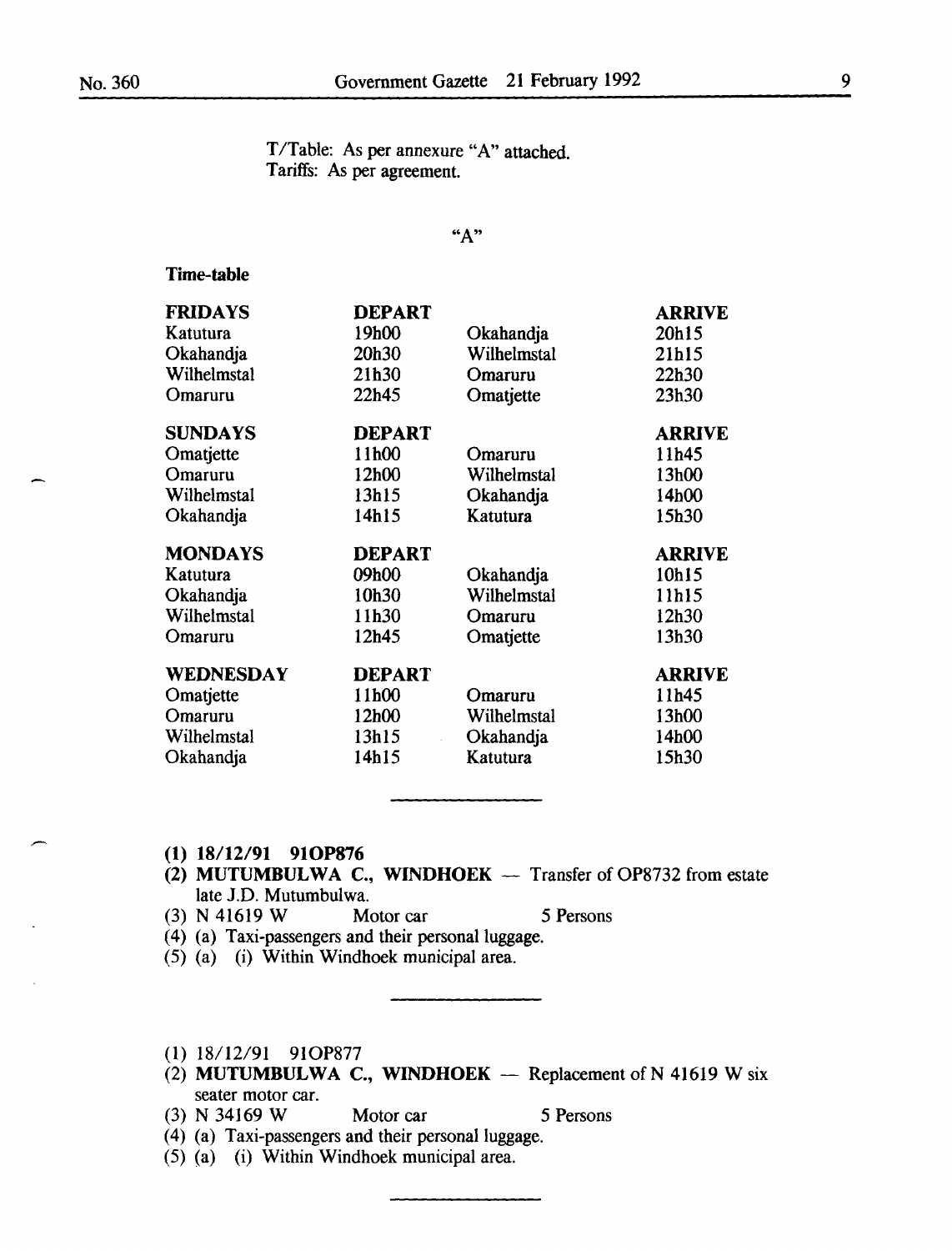- (1) 18/12/91 910P878
- $(2)$  NAKATHINGO J., WINDHOEK New application.
- (3) Motor car to be acquired 6 Persons
- (4) (a) Taxi-passengers and their personal luggage.
- (5) (a) (i) Within Windhoek municipal area.
- (1) 18/12/91 91OP879
- (2) **NAKATHINGO J., WINDHOEK** New application.<br>(3) Motor car to be acquired 6 Persons
- $(3)$  Motor car to be acquired
- (4) (a) Taxi-passengers and their personal luggage.
- (5) (a) (i) Within Windhoek municipal area.
- (1) 18/12/91 910P880
- $(2)$  HARAGAIB L., WINDHOEK New application.
- (3) N 4276 S Motor car 5 Persons
- (4) (a) Taxi-passengers and their personal luggage.
- (5) (a) (i) Within Windhoek municipal area.
- (1) 19/12/91 910P884
- (2) **NAMIB SUN HOTELS, WINDHOEK** New application.<br>(3) **N** 1416 T Bus 22 Persons
- $(3)$  N 1416 T Bus
- (4) (a) Own employees and their personal effects.
- (5) (a) (i) From Makuti Lodge situated within Tsumeb magisterial district to Tsumeb and return.
- (1) 19/12/91 910P886
- (2) SHIKONGO J., WINDHOEK New application.<br>(3) Motor car to be acquired 6 Persons
- $(3)$  Motor car to be acquired
- (4) (a) Taxi-passengers and their personal luggage.
- (5) (a) (i) Within Windhoek municipal area.
- (1) 20/12/91 910P888
- (2) GASEB P., WINDHOEK  $-$  Additional vehicle.<br>(3) Motor car to be acquired 6 Persons
- (3) Motor car to be acquired
- (4) (a) Taxi-passengers and their personal luggage.
- (5) (a) (i) Within Windhoek municipal area.

-

-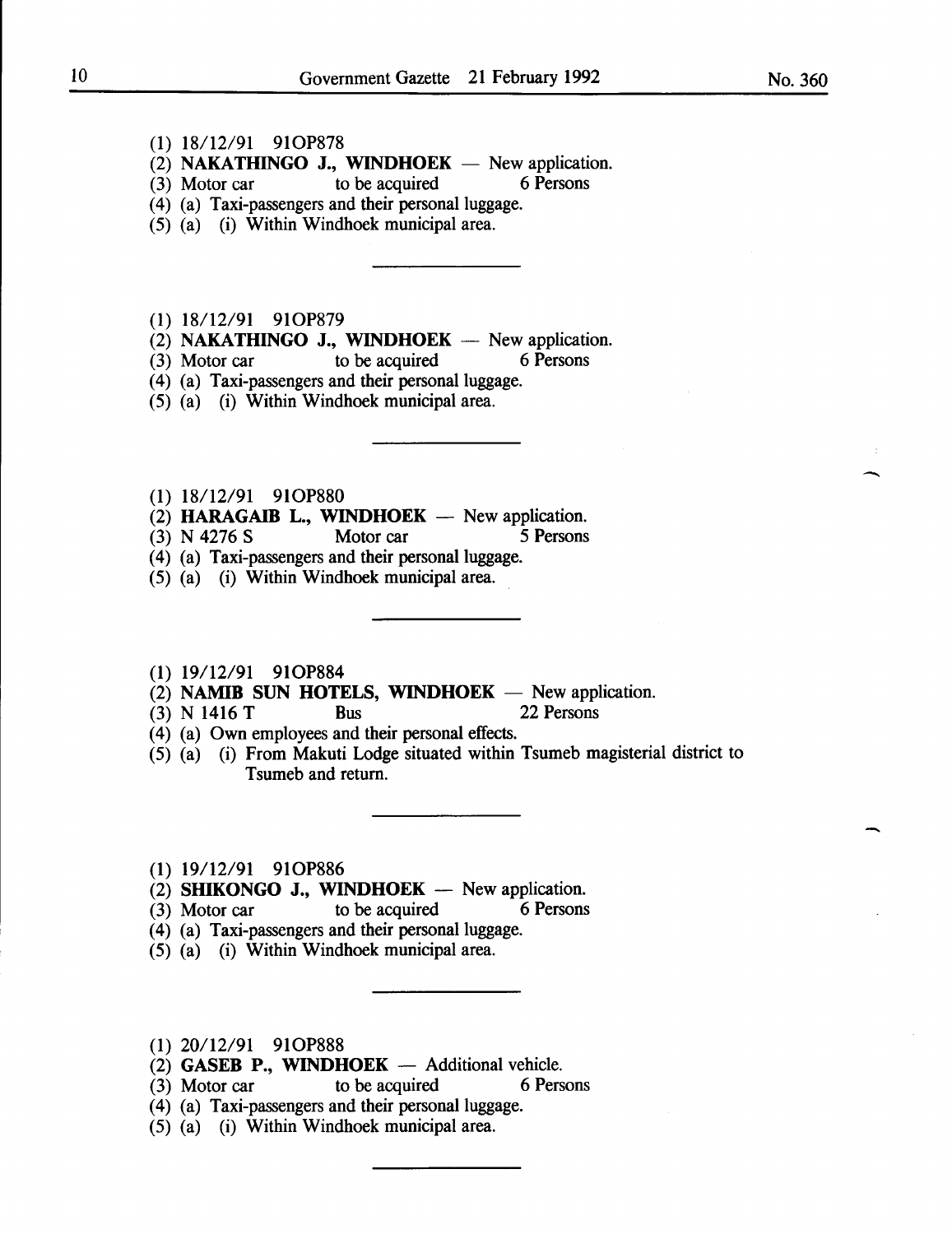.<br>-<br>-

- (1) 20/12/91 910P889
- (2) **PICCANIN J., WINDHOEK** New application.<br>(3) Mini-bus to be acquired 10 Person
- to be acquired 10 Persons
- (4) (a) Taxi-passengers and their personal luggage.
- (5) (a) (i) Within Windhoek municipal area.
- (1) 20/12/91 910P890
- (2) BAILEY'S TRANSPORT (PTY) LTD., WINDHOEK Additional vehicles.

| (3) N 55490 W | Bus        | 80 Persons |
|---------------|------------|------------|
| N 4364 W      | <b>Bus</b> | 81 Persons |
| N 34100 W     | <b>Bus</b> | 78 Persons |
| N 27121 W     | <b>Bus</b> | 20 Persons |
| N 58891 W     | <b>Bus</b> | 35 Persons |
| N 54413 W     | <b>Bus</b> | 99 Persons |
| N 68128 W     | <b>Bus</b> | 22 Persons |
|               |            |            |

(4) (a) As per the attached annexure "A"...

(5) (a) (i) As per the attached annexure "A".

"A"

1. Persons and their personal luggage — From bus stops  $A$ ,  $B$ ,  $C$ ,  $D$  and  $E$  within Windhoek municipal area to bus stops F, G and H at Groot Aub and from bus stops H, G and F at Groot Aub to bus stops E, D, C, B and A" situated within the municipal area of Windhoek via the route set out below:

From the terminus in Augeika Street (approximatey 200 meters from the junction with Johan Herbar Street hereafter referred to as bus stop A) via Augeika Street, Attie Potgieter Street, P.A. de Wet Street, Independence A venue, Okahandja Road, John Meinert Street and Tal Street to bus stop B in Tal Street opposite the taxi rank, then via Tal Street, Republiek Road to bus stop C in front of Autofit, then via Republiek Road to the junction with the Windhoek/Rehoboth main road, then via the Windhoek/Rehoboth main road to bus stop D at the Aris Hotel, then via the Windhoek/Rehoboth main road to bus stop E opposite Gochaganas, then via the Windhoek/Rehoboth main road to the junction with the main road to Groot Aub, then via the Groot Aub main road for a distance of approximately 5,2 kilometers where the said road crosses the Usib River, then along the same main road to bus stop F approximately 800 meters from the Usib River, then approximately 1,0 kilometer further along the same main road to bus stop G opposite the old well, then along an unnamed road to bus stop H opposite the school and return via the same route.

**Tariffs:** From bus stops  $A, B, C, D$  and E to bus stops  $F, G$  and H as per agreement. Intermediate passengers between places on the route as per agreement.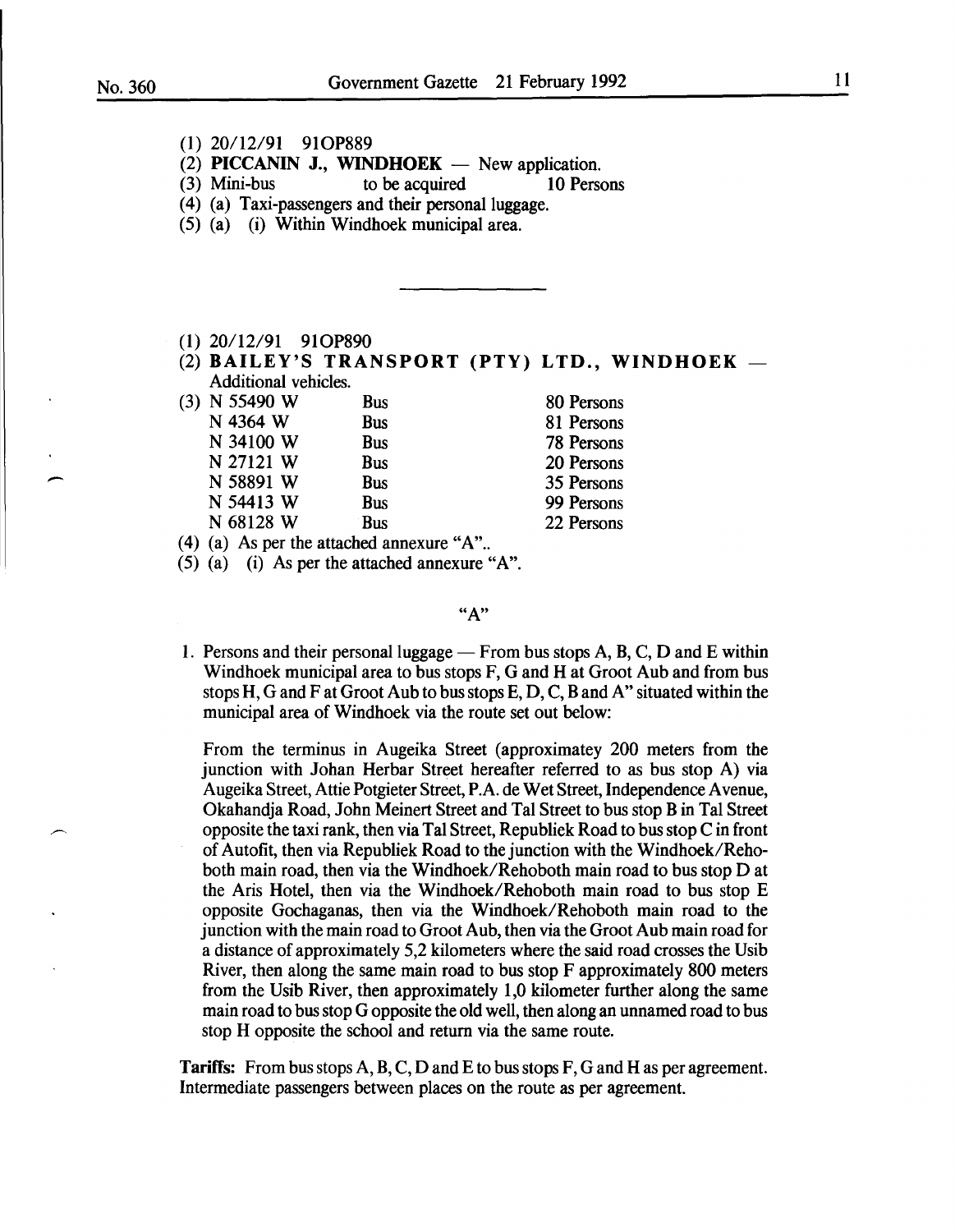## Time-table:

| <b>Mondays to Thursdays:</b> |       |                   |       |  |
|------------------------------|-------|-------------------|-------|--|
| Arrival:                     |       | Departure:        |       |  |
| Bus stop H                   | 06:00 | Bus stop H        | 06:05 |  |
| Bus stop G                   | 06:10 | Bus stop G        | 06:15 |  |
| <b>Bus stop F</b>            | 06:20 | Bus stop F        | 06:25 |  |
| Bus stop E                   | 06:40 | Bus stop E        | 06:42 |  |
| Bus stop D                   | 06:45 | Bus stop D        | 06:47 |  |
| Bus stop C                   | 07:15 | Bus stop C        | 07:20 |  |
| Bus stop B                   | 07:25 | Bus stop B        | 07:30 |  |
| Bus stop A                   | 07:40 |                   |       |  |
| Bus stop A                   | 17:55 | Bus stop A        | 18:00 |  |
| Bus stop B                   | 18:10 | Bus stop B        | 18:15 |  |
| Bus stop C                   | 18:25 | Bus stop C        | 18:30 |  |
| Bus stop D                   | 18:50 | <b>Bus stop D</b> | 18:52 |  |
| Bus stop E                   | 18:56 | Bus stop E        | 18:58 |  |
| Bus stop F                   | 19:35 | Bus stop F        | 19:40 |  |
| Bus stop G                   | 19:45 | Bus stop G        | 19:50 |  |
| Bus stop H                   | 19:55 |                   |       |  |

| <b>Fridays:</b> |       |                   |       |  |
|-----------------|-------|-------------------|-------|--|
| Arrival:        |       | Departure:        |       |  |
| Bus stop H      | 06:00 | Bus stop H        | 06:05 |  |
| Bus stop G      | 06:10 | Bus stop G        | 06:15 |  |
| Bus stop F      | 06:20 | Bus stop F        | 06:25 |  |
| Bus stop E      | 06:40 | Bus stop E        | 06:42 |  |
| Bus stop D      | 06:45 | Bus stop D        | 06:47 |  |
| Bus stop C      | 07:15 | Bus stop $C$      | 07:20 |  |
| Bus stop B      | 07:25 | Bus stop B        | 07:30 |  |
| Bus stop A      | 07:40 |                   |       |  |
| Bus stop A      | 15:20 | Bus stop A        | 15:30 |  |
| Bus stop B      | 15:37 | Bus stop B        | 15:40 |  |
| Bus stop C      | 15:46 | Bus stop C        | 15:50 |  |
| Bus stop D      | 16:10 | Bus stop D        | 16:12 |  |
| Bus stop E      | 16:16 | Bus stop E        | 16:18 |  |
| Bus stop F      | 16:55 | Bus stop F        | 16:57 |  |
| Bus stop G      | 17:00 | Bus stop G        | 17:02 |  |
| Bus stop H      | 17:04 |                   |       |  |
| Bus stop A      | 17:55 | Bus stop A        | 18:00 |  |
| Bus stop B      | 18:10 | Bus stop B        | 18:15 |  |
| Bus stop C      | 18:25 | Bus stop C        | 18:30 |  |
| Bus stop D      | 18:50 | Bus stop D        | 18:52 |  |
| Bus stop E      | 18:56 | Bus stop E        | 18:58 |  |
| Bus stop F      | 19:35 | <b>Bus stop F</b> | 19:40 |  |
| Bus stop G      | 19:45 | Bus stop G        | 19:50 |  |
| Bus stop H      | 19:55 |                   |       |  |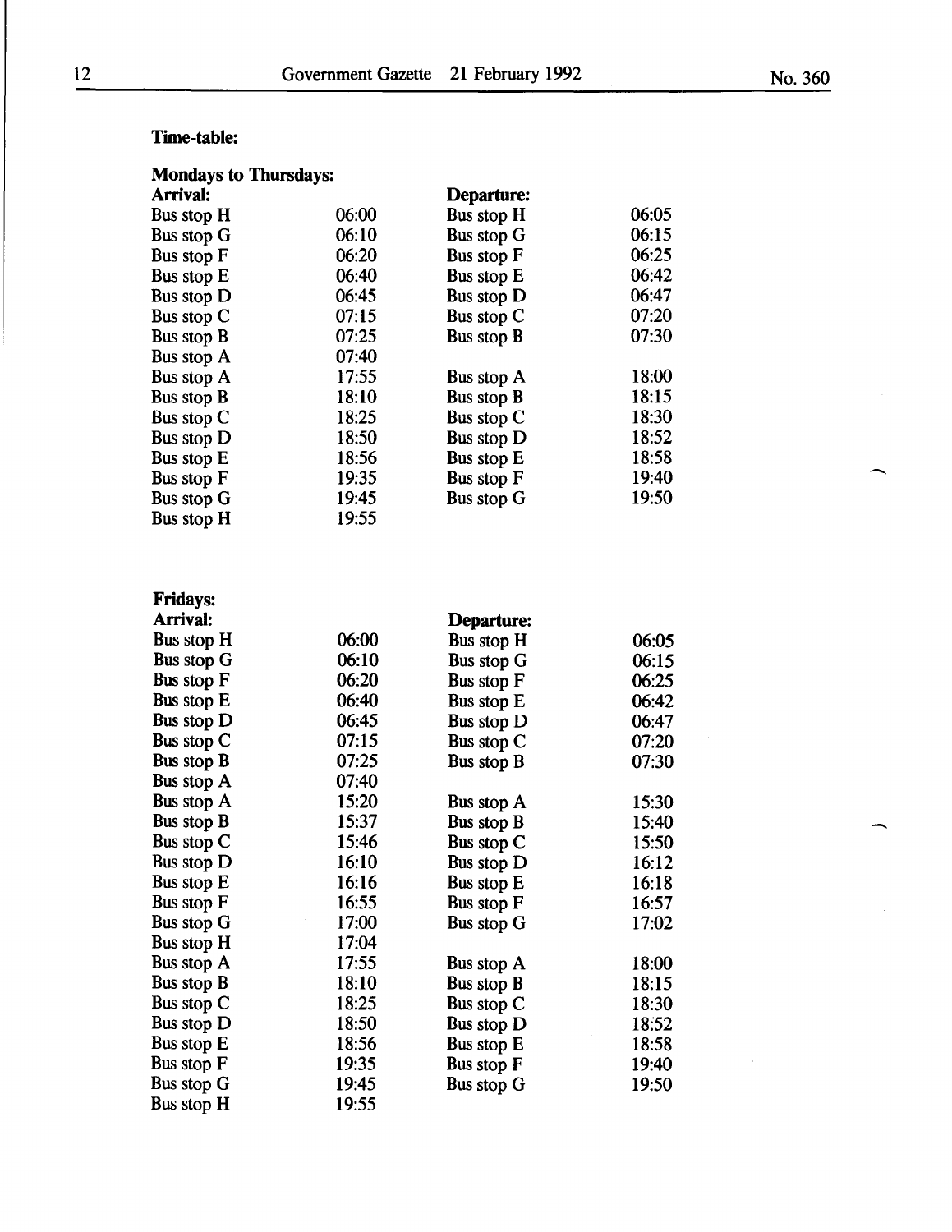I

 $\hat{\alpha}$ 

| Saturdays:        |       |                   |       |
|-------------------|-------|-------------------|-------|
| Arrival:          |       | <b>Departure:</b> |       |
| Bus stop H        | 06:00 | Bus stop H        | 06:05 |
| Bus stop G        | 06:10 | Bus stop G        | 06:15 |
| Bus stop F        | 06:20 | Bus stop F        | 06:25 |
| Bus stop E        | 06:40 | Bus stop E        | 06:42 |
| Bus stop D        | 06:45 | Bus stop D        | 06:47 |
| Bus stop C        | 07:15 | Bus stop C        | 07:20 |
| Bus stop B        | 07:25 | Bus stop B        | 07:30 |
| Bus stop A        | 07:40 |                   |       |
| Bus stop H        | 08:50 | Bus stop H        | 09:00 |
| Bus stop G        | 09:05 | Bus stop G        | 09:10 |
| Bus stop F        | 09:15 | Bus stop F        | 09:20 |
| Bus stop E        | 09:35 | Bus stop E        | 09:37 |
| Bus stop D        | 09:40 | Bus stop D        | 09:42 |
| Bus stop C        | 10:10 | Bus stop C        | 10:15 |
| Bus stop B        | 10:20 | Bus stop B        | 10:25 |
| Bus stop A        | 10:35 | Bus stop $A$      | 10:40 |
| Bus stop B        | 10:50 | Bus stop B        | 10:55 |
| Bus stop C        | 11:00 | Bus stop C        | 11:05 |
| Bus stop D        | 11:25 | Bus stop D        | 11:27 |
| Bus stop E        | 11:31 | Bus stop E        | 11:33 |
| Bus stop F        | 12:15 | Bus stop F        | 12:17 |
| Bus stop G        | 12:20 | Bus stop G        | 12:22 |
| Bus stop H        | 12:30 |                   |       |
| Bus stop A        | 13:30 | Bus stop A        | 13:33 |
|                   | 13:40 | Bus stop B        | 13:45 |
| Bus stop B        | 13:50 | Bus stop C        | 13:55 |
| Bus stop C        | 14:15 | Bus stop D        | 14:17 |
| Bus stop D        | 14:21 | <b>Bus stop E</b> | 14:23 |
| Bus stop E        | 15:05 | Bus stop F        | 15:10 |
| Bus stop F        | 15:25 | Bus stop G        | 15:30 |
| <b>Bus stop G</b> |       |                   |       |
| Bus stop H        | 15:35 |                   |       |
|                   |       |                   |       |
| <b>Sundays:</b>   |       |                   |       |
| Arrival:          |       | Departure:        |       |
| Bus stop H        | 13:55 | <b>Bus stop H</b> | 14:00 |
| Bus stop G        | 14:02 | <b>Bus stop G</b> | 14:05 |
| Bus stop F        | 14:07 | Bus stop F        | 14:10 |
| Bus stop E        | 14:25 | Bus stop E        | 14:27 |
| Bus stop D        | 14:42 | Bus stop D        | 14:45 |
| Bus stop C        | 15:10 | Bus stop C        | 15:12 |
| Bus stop B        | 15:16 | Bus stop B        | 15:18 |
| Bus stop A        | 15:25 | Bus stop A        | 15:30 |
| Bus stop B        | 15:37 | Bus stop B        | 15:40 |
| Bus stop C        | 15:47 | Bus stop C        | 15:50 |
| Bus stop D        | 16:10 | Bus stop D        | 16:12 |
| Bus stop E        | 16:16 | Bus stop E        | 16:18 |
| Bus stop F        | 16:50 | Bus stop F        | 16:51 |
|                   |       |                   |       |

Bus stop F 16:50 Bus stop F 16:51<br>Bus stop G 16:52 Bus stop G 16:53 Bus stop G 16:52 Bus stop G 16:53<br>Bus stop H 16:55 Bus stop H 17:00

Bus stop H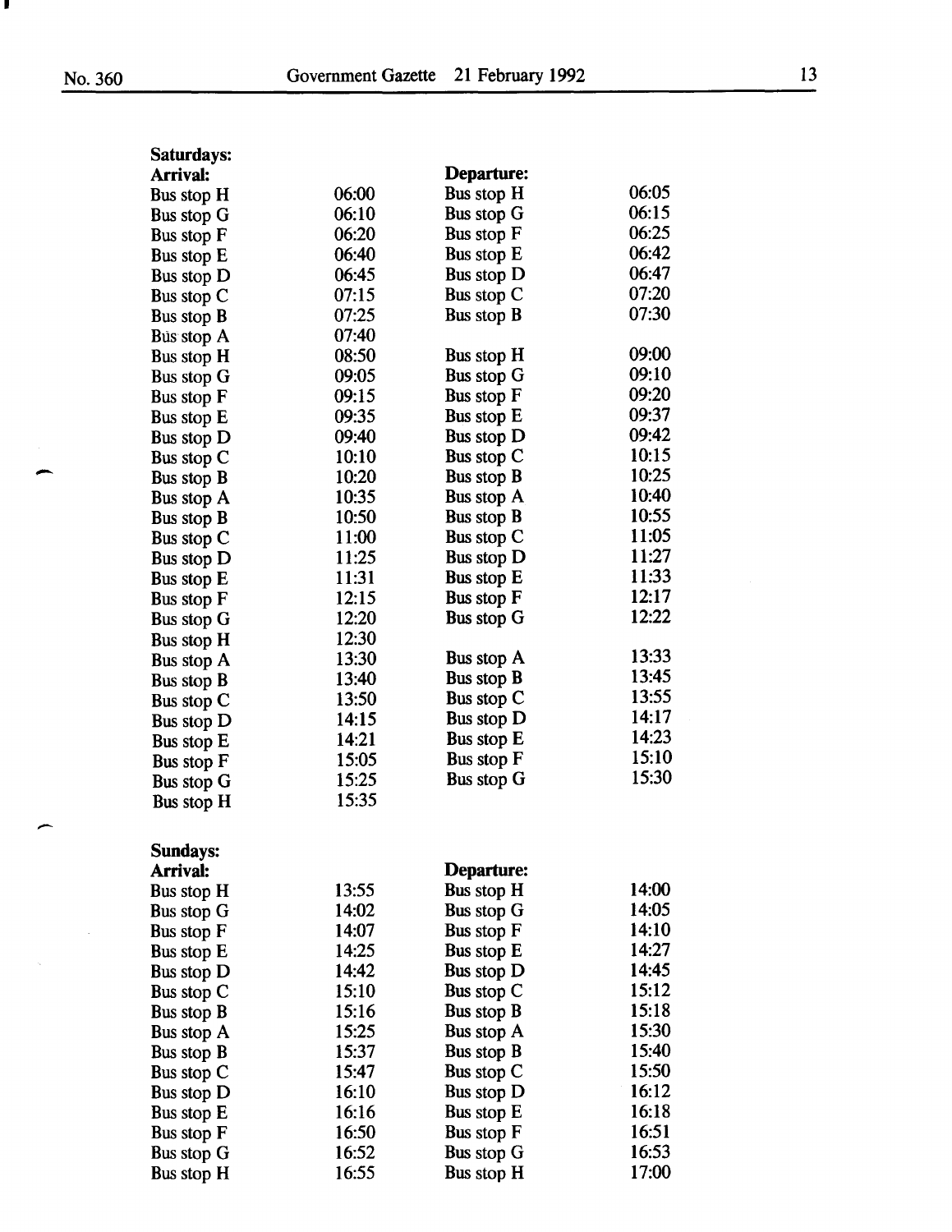| <b>Bus stop G</b><br>Bus stop F<br><b>Bus stop E</b><br>Bus stop D<br>Bus stop C<br><b>Bus stop B</b><br><b>Bus stop A</b><br>Bus stop B<br>Bus stop C | 17:05<br>17:15<br>17:35<br>17:40<br>18:10<br>18:17<br>18:26<br>18:37<br>18:47<br>19:10 | Bus stop G<br><b>Bus stop F</b><br>Bus stop E<br><b>Bus stop D</b><br>Bus stop C<br>Bus stop B<br>Bus stop A<br>Bus stop B<br>Bus stop C<br><b>Bus stop D</b> | 17:10<br>17:20<br>17:37<br>17:42<br>18:12<br>18:20<br>18:30<br>18:40<br>18:50<br>19:12 |
|--------------------------------------------------------------------------------------------------------------------------------------------------------|----------------------------------------------------------------------------------------|---------------------------------------------------------------------------------------------------------------------------------------------------------------|----------------------------------------------------------------------------------------|
| <b>Bus stop D</b>                                                                                                                                      | 19:16                                                                                  | Bus stop E                                                                                                                                                    | 19:17                                                                                  |
| Bus stop E<br>Bus stop F<br><b>Bus stop G</b><br><b>Bus stop H</b>                                                                                     | 20:10<br>20:14<br>20:22                                                                | <b>Bus stop F</b><br><b>Bus stop G</b>                                                                                                                        | 10:12<br>20:17                                                                         |

## (1) 20/12/91 910P891

- 
- (2) **IMENE J., WINDHOEK** New application.<br>(3) Motor car to be acquired 6 Persons  $(3)$  Motor car
- (4) (a) Taxi-passengers and their personal luggage.
- (5) (a) (i) Within Windhoek municipal area.

## (1) 20/12/91 910P892

- $\begin{array}{lll} \n\text{(2)} & \text{IMENE J., WINDHOEK} \n\end{array}$  New application.<br>
(3) Motor car to be acquired 6 Persons
- $(3)$  Motor car to be acquired
- (4) (a) Taxi-passengers and their personal luggage.
- (5) (a) (i) Within Windhoek municipal area.

### (1) 23/12/91 910P896

- 
- (2) AUCHAB S., OMARURU New application.<br>(3) Motor car to be acquired 9 Persons  $(3)$  Motor car
- (4) (a) Taxi-passengers and their personal luggage.
- (5) (a) (i) Within Omaruru municipal area.

(1) 23/12/91 910P897

- (2) **BOOYSEN J., KEETMANSHOOP** New application.<br>(3) N 735 K Mini-bus 16 Persons
- (3) N 735 K
- ( 4) (a) Organised parties and their personal luggage.
- $(5)$   $(a)$   $(i)$  From Keetmanshoop to places situated within Namibia and return.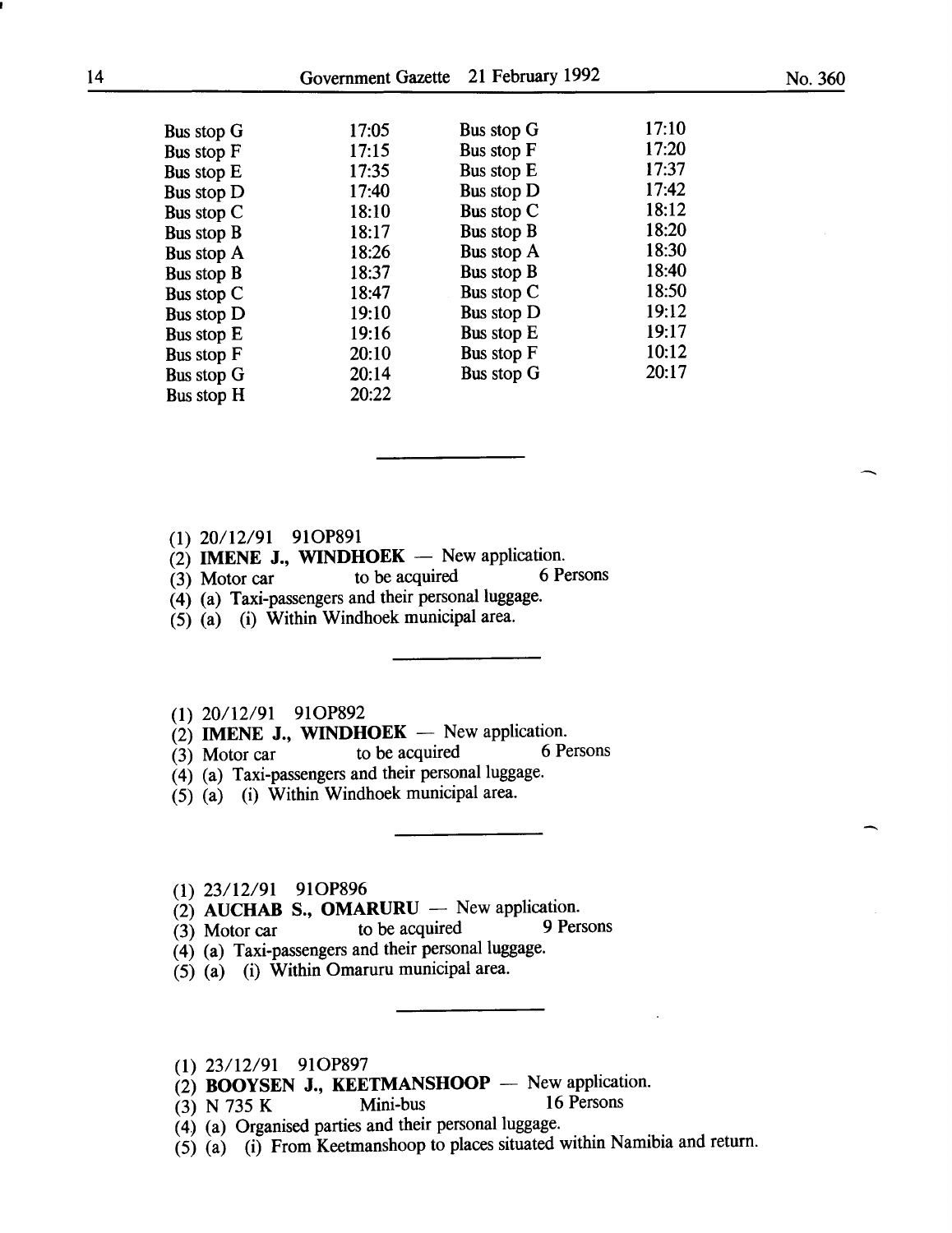L

(1) 24/12/91 910P899

 $\left( \begin{array}{c} 1 \\ -1 \end{array} \right)$ 

-

| $(3)$ Motor car                                     | (2) APOLLUS A.V., WINDHOEK - New application.<br>to be acquired | 6 Persons                                          |  |
|-----------------------------------------------------|-----------------------------------------------------------------|----------------------------------------------------|--|
| (4) (a) Taxi-passengers and their personal luggage. |                                                                 |                                                    |  |
| (5) (a) (i) Within Windhoek municipal area.         |                                                                 |                                                    |  |
|                                                     |                                                                 |                                                    |  |
|                                                     |                                                                 |                                                    |  |
|                                                     |                                                                 |                                                    |  |
|                                                     |                                                                 |                                                    |  |
|                                                     |                                                                 |                                                    |  |
| $(1)$ 27/12/91 91OP900                              |                                                                 |                                                    |  |
|                                                     |                                                                 | (2) TRANSITON TRANSPORT (PTY) LTD., SOUTH AFRICA - |  |
| New application.<br>$(3)$ JJZ 420 T                 | S/trailer                                                       | 24830 kg                                           |  |
| <b>HVH 188 T</b>                                    | S/trailer                                                       | 24950 kg                                           |  |
| <b>HYM 908 T</b>                                    | $S$ /trailer                                                    | 24880 kg                                           |  |
| <b>JDY 194 T</b>                                    | S/trailer                                                       | 27500 kg                                           |  |
| JDV 327 T                                           | S/trailer                                                       | 25420 kg                                           |  |
| JSP 904 T                                           | Pantechnicon                                                    | 22970 kg                                           |  |
| <b>HJX 273 T</b>                                    | S/trailer                                                       | 23700 kg                                           |  |
| <b>HXG 951 T</b>                                    | S/trailer                                                       | 28590 kg                                           |  |
| <b>JXK 957 T</b>                                    | $S$ /trailer                                                    | 22800 kg                                           |  |
| <b>KXH 420 T</b>                                    | S/trailer                                                       | 22760 kg                                           |  |
| <b>JYT 741 T</b>                                    | Pantechnicon                                                    | 22720 kg                                           |  |
| <b>KXH 421 T</b>                                    | $S$ /trailer                                                    | 22760 kg                                           |  |
| <b>LCH 178 T</b>                                    | $S$ /trailer                                                    | 21720 kg                                           |  |
| <b>KJR 073 T</b>                                    | S/trailer                                                       | 22720 kg                                           |  |
| <b>LCV 645 T</b>                                    | S/trailer                                                       | 21720 kg                                           |  |
| <b>HZY 893 T</b>                                    | S/trailer                                                       |                                                    |  |
|                                                     | S/trailer                                                       | 25420 kg                                           |  |
| <b>JSP 903 T</b>                                    |                                                                 | 22775 kg                                           |  |
| <b>JHM 195 T</b>                                    | S/trailer                                                       | 24805 kg                                           |  |
| <b>HRB 349 T</b>                                    | S/trailer                                                       | 28445 kg                                           |  |
| <b>HJX 262 T</b>                                    | S/trailer                                                       | 25765 kg                                           |  |
| <b>DBV 643 T</b>                                    | Lorry                                                           | 4310 kg                                            |  |
| DJJ 720 T                                           | Lorry                                                           | 4320 kg                                            |  |
| <b>DSX 503 T</b>                                    | Trailer                                                         | 9310 kg                                            |  |
| <b>DXX 823 T</b>                                    | Lorry                                                           | 4462 kg                                            |  |
| <b>GVF 515 T</b>                                    | Lorry                                                           | 4190 kg                                            |  |
| <b>HBT 505 T</b>                                    | S/trailer                                                       | 11134 kg                                           |  |
| <b>JBK 705 T</b>                                    | Lorry                                                           | 5434 kg                                            |  |
| <b>JFP 778 T</b>                                    | Panel Van                                                       | 1205 kg                                            |  |
| JJL 083 T                                           | Trailer                                                         | 28825 kg                                           |  |
| <b>KJR 074 T</b>                                    | Pantechnicon                                                    | 22720 kg                                           |  |
| <b>KMT 879 T</b>                                    | L.D.V.                                                          | 968 kg                                             |  |
| <b>LYF 615 T</b>                                    | Lorry                                                           | 4596 kg                                            |  |
| <b>MXM 446 T</b>                                    | Panel Van                                                       | 1095 kg                                            |  |
| <b>MXM 447 T</b>                                    | Panel Van                                                       | 1095 kg                                            |  |
| <b>BVB 431 T</b>                                    | Pantechnicon                                                    | 5256 kg                                            |  |
| <b>DCP 399 T</b>                                    | Pantechnicon                                                    | 5780 kg                                            |  |
| <b>GXC 898 T</b>                                    | Pantechnicon                                                    | 9780 kg                                            |  |
| <b>JBK 656 T</b>                                    | Lorry                                                           | 5440 kg                                            |  |

 $\hat{\boldsymbol{\beta}}$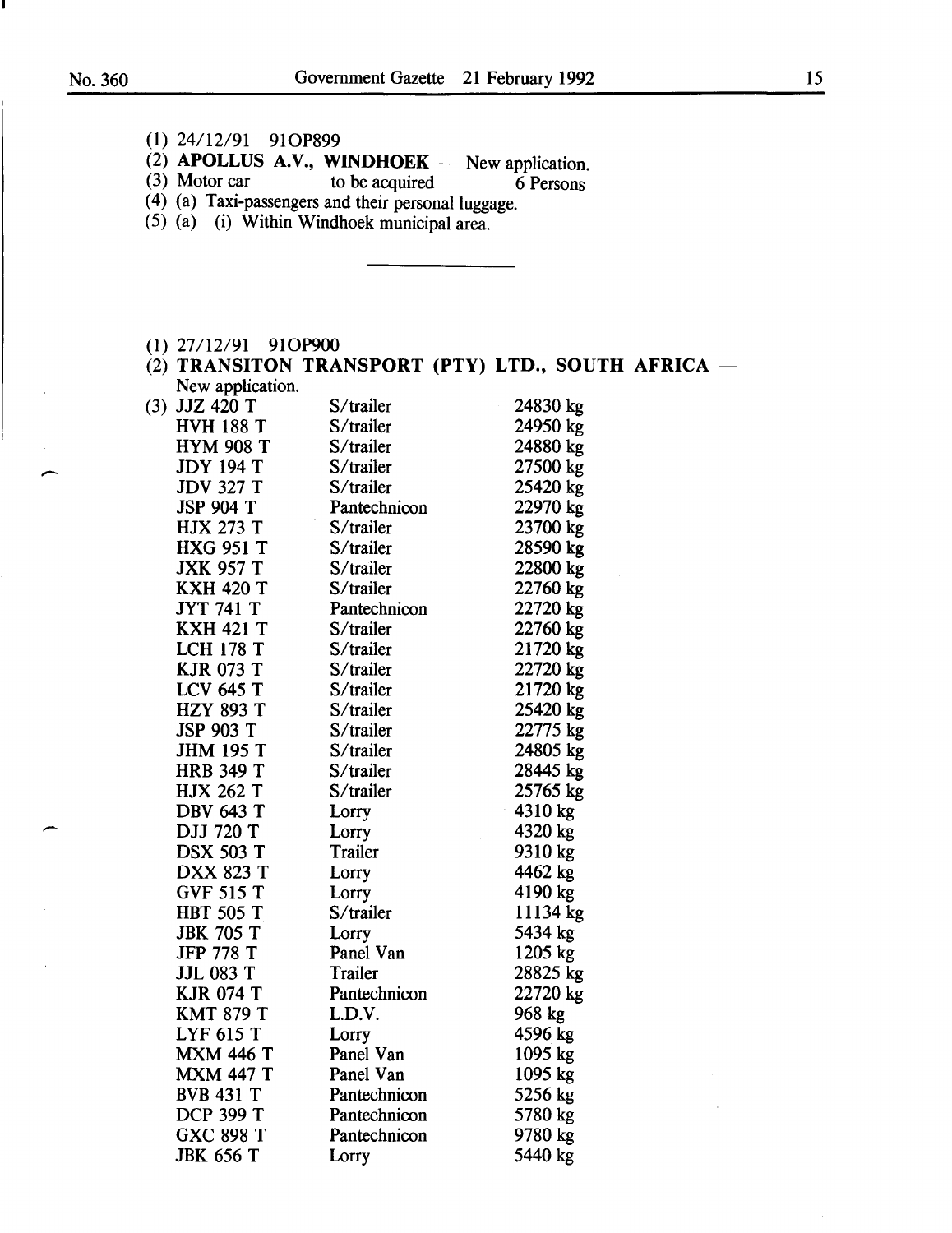| <b>JHH 118 T</b> | S/trialer      | 37000 kg |
|------------------|----------------|----------|
| <b>JSW 221 T</b> | S/trailer      | 29386 kg |
| <b>MGT 692 T</b> | L.D.V.         | 1285 kg  |
| NP 64195         | Lorry          | 5145 kg  |
| <b>PCX 760 T</b> | Pantechnicon   | 6060 kg  |
| <b>PGW 783 T</b> | Lorry          | 5440 kg  |
| <b>PJB 397 T</b> | Pantechnicon   | 4920 kg  |
| <b>PJD 956 T</b> | Pantechnicon   | 4940 kg  |
| <b>PJH 102 T</b> | Lorry          | 4900 kg  |
| <b>FVL 293 T</b> | S/trailer      | 30750 kg |
|                  |                |          |
| Lorry            | to be acquired | 8000 kg  |
| Lorry            | to be acquired | 6500 kg  |
| Lorry            | to be acquired | 6500 kg  |
| Lorry            | to be acquired | 6500 kg  |
| Lorry            | to be acquired | 6500 kg  |
| Lorry            | to be acquired | 6500 kg  |
| Lorry            | to be acquired | 6500 kg  |
| Lorry            | to be acquired | 6500 kg  |

(4) (a) Goods all classes.

- (5) (a) (i) From a place on the Namibia/R.S.A. border at Nakop to places situated within Namibia.
	- (ii) From a place on the Namibia/R.S.A. border at Noordoewer to places situated within Namibia.
	- (iii) From places situated within Namibia to a place on the Namibia/ R.S.A. border at Nakop.
	- (iv) From places situated within Namibia to a place on the Namibia/ R.S.A. border at Noordoewer.
- (1) 27/12/91 910P901
- $(2)$  ABRAHAMS G.B., WINDHOEK Transfer of OP9419 from A.C. Willemse.
- (3) N 2718 W Mini-bus 9 Persons
- (4) (a) Taxi-passengers and their personal luggage.
- (5) (a) (i) Within Windhoek municipal area.
- (1) 27/12/91 910P902
- (2) ABRAHAMS G.B., WINDHOEK  $-$  Replacement of N 2718 W nine seater motor car.

(3) N 2718 W Mini-bus 10 Persons

- (4) (a) Taxi-passengers and their personal luggage.
- (5) (a) (i) Within Windhoek municipal area.

 $\overline{\phantom{a}}$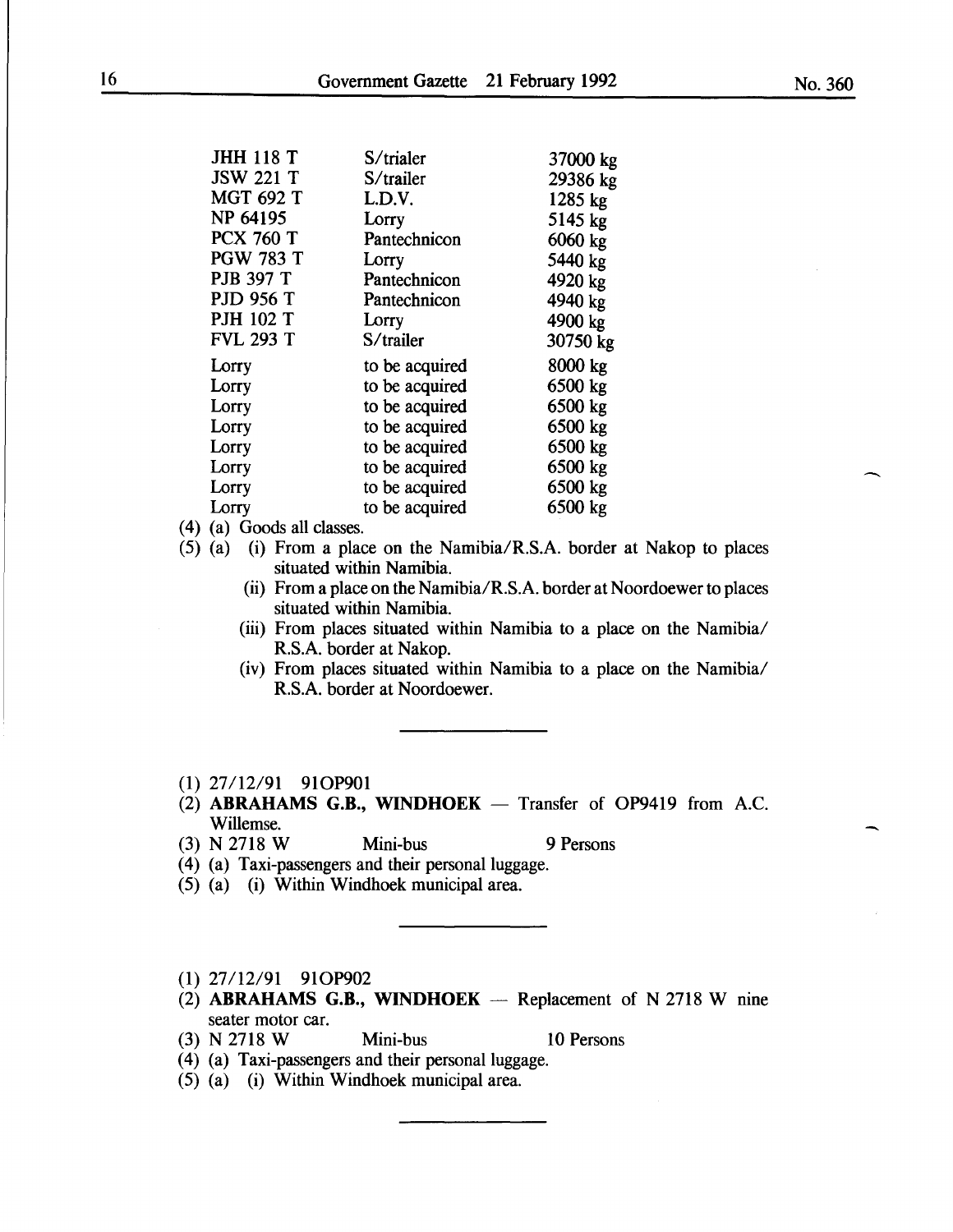|                        | (1) 27/12/91 91OP903<br>(2) TETEELA CC., SOUTH AFRICA $-$ New application. |                                                                                    |
|------------------------|----------------------------------------------------------------------------|------------------------------------------------------------------------------------|
|                        | (3) CA 521325 S/wagon 8 Persons<br>CA 209888 Motor car 8 Persons           |                                                                                    |
|                        |                                                                            |                                                                                    |
|                        | (4) (a) Tourists and their personal effects.                               |                                                                                    |
|                        | places situated within Namibia.                                            | $(5)$ (a) (i) From a place on the border of Namibia with a neighbouring country to |
|                        | of Namibia with neighbouring countries.                                    | (ii) From places situated within Namibia to places situated on the border          |
|                        | (iii) Within the borders of the Republic of Namibia.                       |                                                                                    |
|                        |                                                                            |                                                                                    |
| $(1)$ 30/12/91 91OP904 |                                                                            |                                                                                    |
|                        | (2) KAKWENAH E., WINDHOEK - New application.                               |                                                                                    |
|                        | (3) Motor car to be acquired 6 Persons                                     |                                                                                    |
| Motor car              | to be acquired 6 Persons                                                   |                                                                                    |
|                        | (4) (a) Taxi-passengers and their personal luggage.                        |                                                                                    |
|                        | (5) (a) (i) Within Windhoek municipal area.                                |                                                                                    |

(2) KAKWENAH E., WINDHOEK  $-$  New application.

(3) Motor car to be acquired 6 Persons

(4) (a) Taxi-passengers and their personal luggage.

(5) (a) (i) Within Windhoek municipal area.

(1) 02/01/92 91OP907

 $(2)$  GAOSES H., WINDHOEK - Transfer of OP6229 from J. Gawachab.

(3) N 24052 W Motor car 5 Persons

(4) (a) Taxi-passengers and their personal luggage.

(5) (a) (i) Within Windhoek municipal area.

(1) 02/01/92 91OP909

 $(2)$  NANGOMBE J., WINDHOEK - New application.

(3) Motor car to be acquired 6 Persons

(4) (a) Taxi-passengers and their personal luggage.

(5) (a) (i) Within Windhoek municipal area.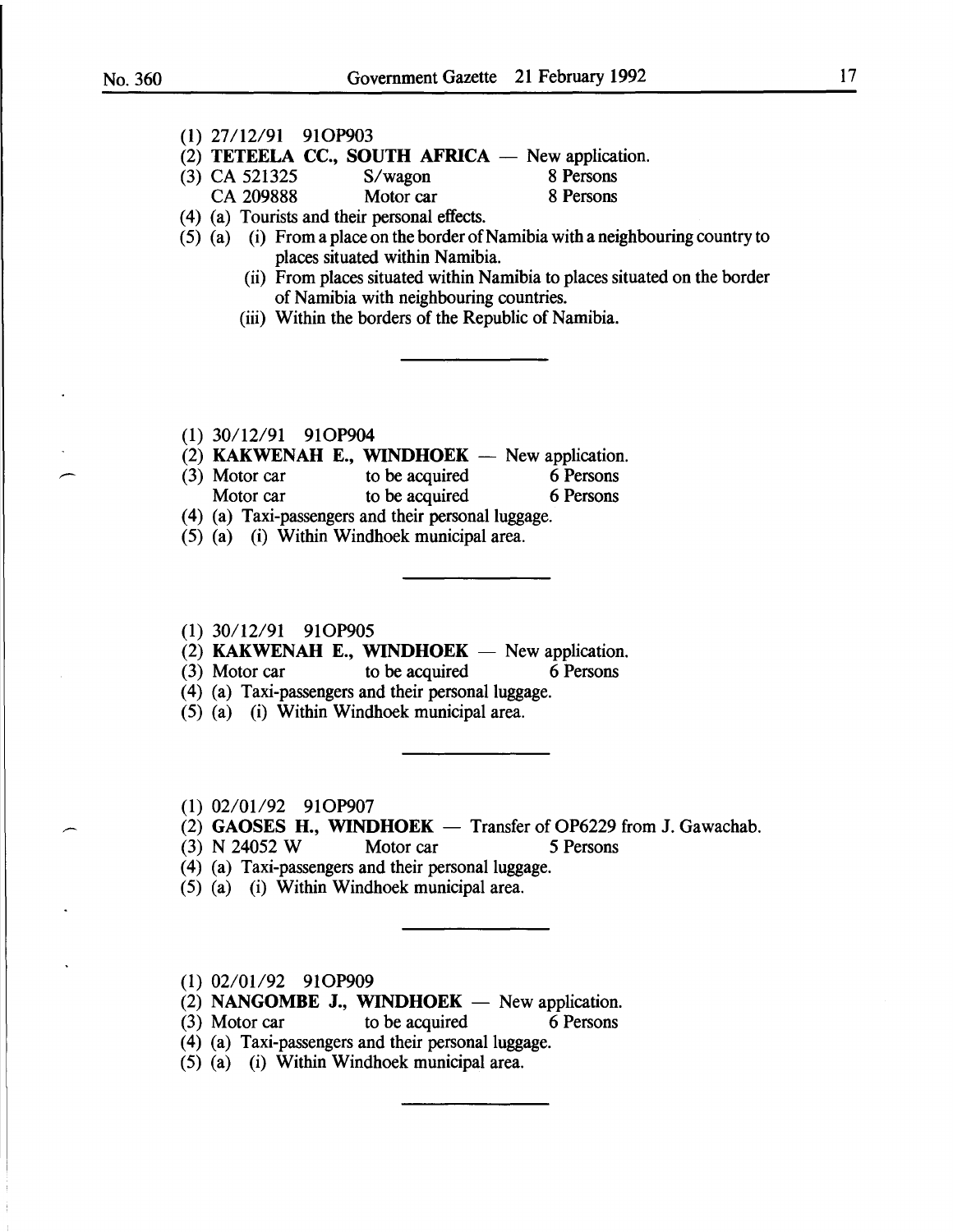- (1) 03/01/92 91OP910
- (2) BUYS S., WINDHOEK New application.<br>(3) Motor car to be acquired  $\begin{bmatrix} 6 \end{bmatrix}$
- to be acquired 6 Persons
- (4) (a) Taxi-passengers and their personal luggage.
- (5) (a) (i) Within Windhoek municipal area.

(1) 06/01/92 910P911

(2) AUGURA T., WINDHOEK - New application.<br>(3) Motor car to be acquired 5 Persons

to be acquired

(4) (a) Taxi-passengers and their personal luggage.

(5) (a) (i) Within Windhoek municipal area.

(1)  $06/01/92$  91OP912<br>
(2) **AUGURA T., WINDHOEK** - New application.<br>
(3) Motor car to be acquired 6 Persons

 $(3)$  Motor car to be acquired

(4) (a) Taxi-passengers and their personal luggage.

(5) (a) (i) Within Windhoek municipal area.

## (1) 06/01/92 910P915

 $(2)$  JENSEN E.C., WITVLEI - New application.

| $(3)$ N 4042 GO | S/trailer    | 17000 kg |  |
|-----------------|--------------|----------|--|
| N 4074 GO       | S/trailer    | 22000 kg |  |
| N 714 GO        | $S$ /trailer | 24960 kg |  |
| N 4072 GO       | $S$ /trailer | 33637 kg |  |
| N 4881 GO       | S/trailer    | 22800 kg |  |
| N 4130 GO       | S/trailer    | 27020 kg |  |
| N 4131 GO       | $S$ /trailer | 21160 kg |  |
| N 5018 GO       | $S$ /trailer | 27020 kg |  |
| N 5017 GO       | S/trailer    | 20920 kg |  |
|                 |              |          |  |

( 4) (a) Goods all classes.

- $(5)$   $(a)$  (i) From places on the border of Namibia with neighbouring countries to places situated within Namibia and return.
	- (ii) Within the borders of the Republic of Namibia.

 $(1)$  06/01/92 91OP916

- $\overrightarrow{2}$  **AMAKALI S., WINDHOEK** New application.<br>(3) Motor car to be acquired 6 Persons
- (3) Motor car to be acquired 6 Persons
- (4) (a) Taxi-passengers and their personal luggage.
- (5) (a) (i) Within Windhoek municipal area.